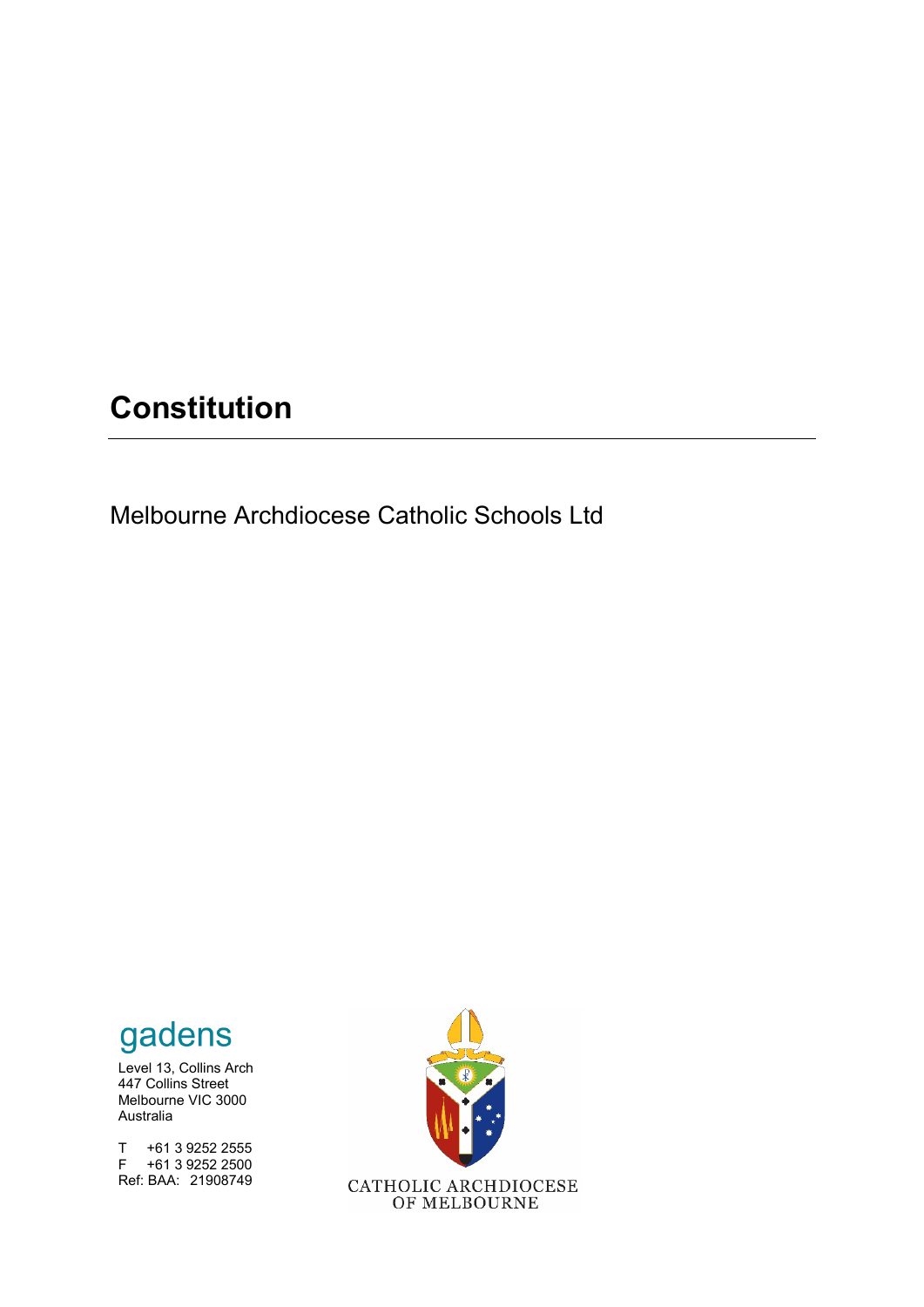# **Contents**

| 1.  |  |
|-----|--|
| 2.  |  |
| 3.  |  |
| 4.  |  |
| 5.  |  |
| 6.  |  |
| 7.  |  |
| 8.  |  |
| 9.  |  |
| 14. |  |
| 15. |  |
| 16. |  |
| 17. |  |
| 18. |  |
| 19. |  |
| 20. |  |
| 21. |  |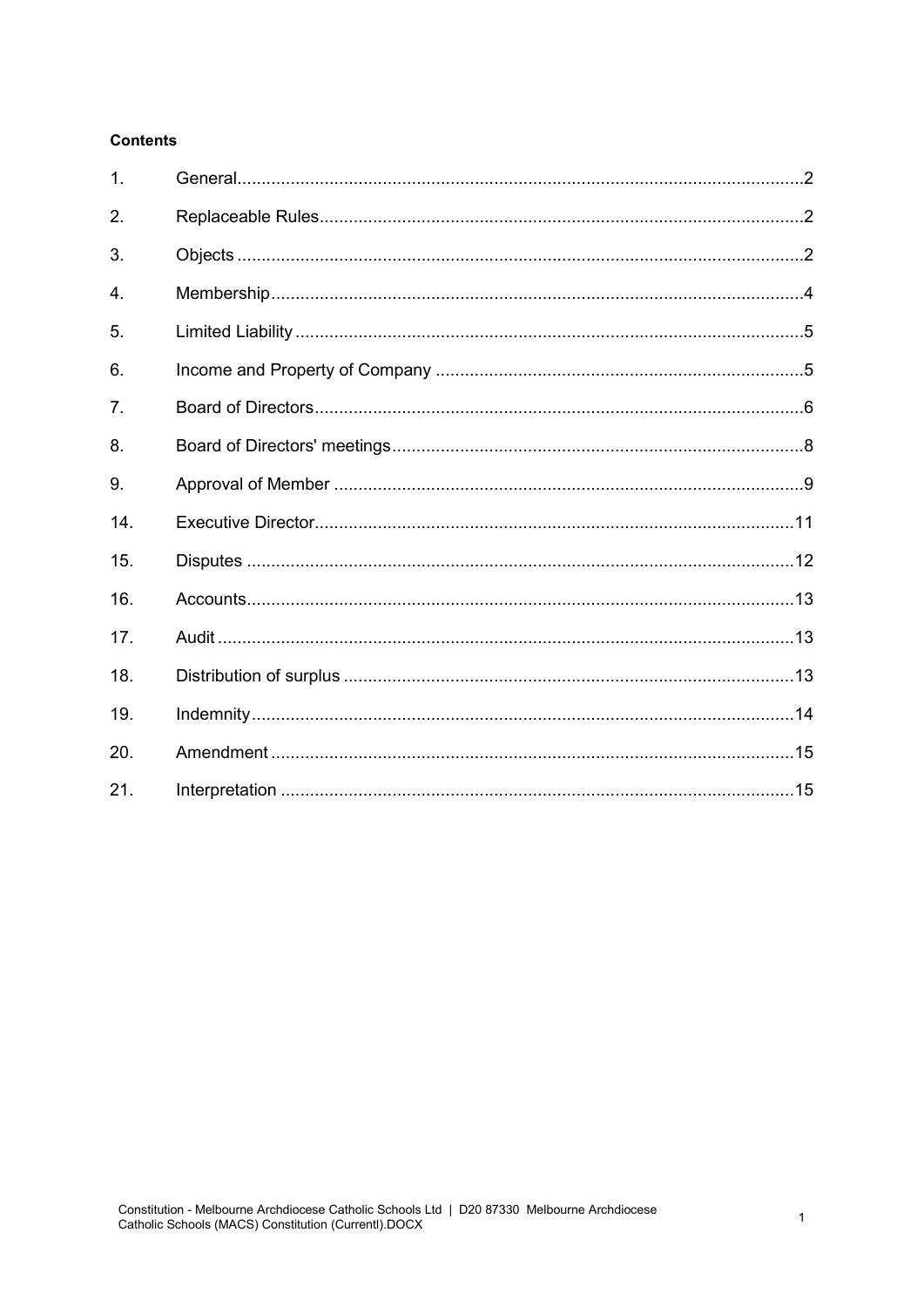*Corporations Act 2001*

*Public Company Limited by Guarantee*

# **Melbourne Archdiocese Catholic Schools Ltd ACN 643 442 371**

# **1. General**

#### **1.1 Defined meanings**

Words used in this document and the rules of interpretation that apply are set out and explained in the definitions and interpretations clause at the back of this document.

#### **1.2 Company name**

The name of the company is Melbourne Archdiocese Catholic Schools Ltd (the **Company**).

# **2. Replaceable Rules**

<span id="page-2-0"></span>The Replaceable Rules in the Corporations Act are displaced by this Constitution in their entirety and do not apply to the Company.

#### **3. Objects**

#### **3.1 Preamble**

The Company has been established by the Archbishop to assume the governance and operation of Catholic Schools previously operated in an unincorporated form by Parish Priests, associations of Parish Priests or the Archbishop, and to be responsible for the operation of further schools that will be established by the Company in the Archdiocese.

#### **3.2 Statement of Mission**

Catholic schooling seeks to provide the young with the best kind of education possible, one that fosters a formation of the whole person that is deeply and enduringly humanising.

*Education is integral to the mission of the Church to proclaim the Good News. First and foremost every Catholic educational institution is a place to encounter the living God who in Jesus Christ reveals his transforming love and truth. This relationship elicits a desire to grow in the knowledge and understanding of Christ and his teaching. In this way those who meet him are drawn by the very power of the Gospel to lead a*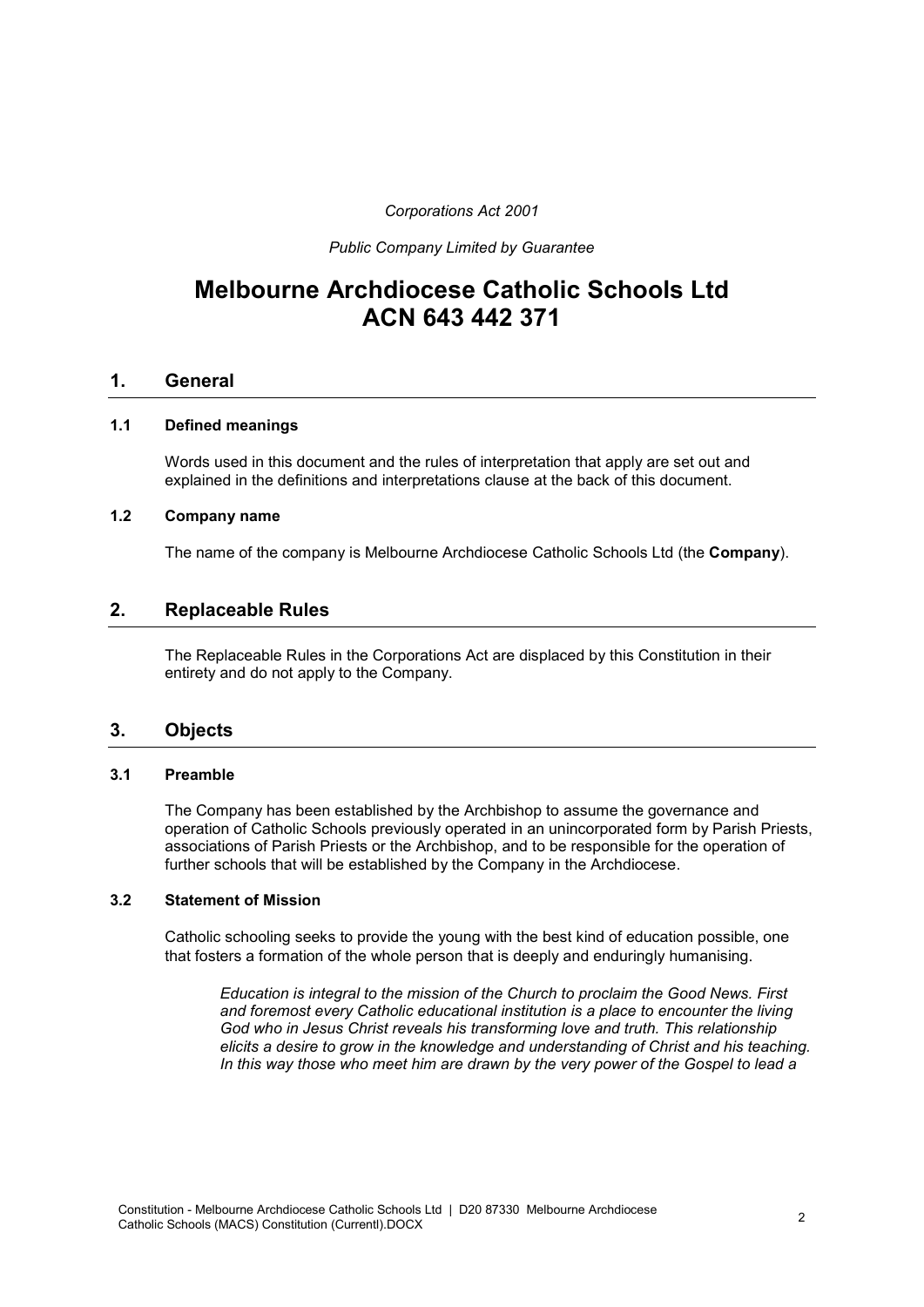*new life characterised by all that is beautiful, good, and true; a life of Christian witness nurtured and strengthened within the community of our Lord's disciples, the Church*. [1](#page-3-0)

With parents and parishes, Catholic schooling seeks to fulfil this mission by providing an environment in which students are enabled to:

- encounter God in Christ and deepen their relationship with Him;
- pursue wisdom and truth encouraged by a supportive academic culture;
- grow in the practice of virtue, responsible freedom and serving the common good.

A Catholic school:

- Is actively embedded in the life of the faith communities of the local Church, which in turn is tangibly manifest in the life of each school.
- Is an essential place for the evangelising of children and young people.
- Prioritises the forming of missionary disciples of Jesus.
- Exists to assist students, and their families, to integrate faith, reason, life and culture.
- Is conspicuously Christian in outlook, explicitly Catholic in faith and practice, and intentionally missionary in orientation.
- Cultivates spiritual, social and emotional growth in a safe and protective environment.
- Provides a learning environment in which the whole educational community is formed to embrace life in all its fullness (Jn 10.10).
- Offers a human formation that has the intellectual, practical and moral excellence of learners at its heart.
- Forms consciences, fosters peace, and develops respectful dialogue, at the service of intellectual charity.
- Encourages the discovery of Catholic cultural heritage, especially in art, music, literature and architecture.

*Catholic schools, which always strive to join their work of education with the explicit proclamation of the Gospel, are a most valuable resource for the evangelization of culture*. [2](#page-3-1)

The good work of educating the young, undertaken in the light of the Gospel, is a coresponsible task undertaken by every member of the Catholic school community. Modelled by parents, principals and teachers, in prayer and with wisdom, through witness and by example, Catholic schooling is at the service of the integral human formation of children and young people in Christ.

Catholic schooling is *eucharistic* in character. The sacramental and prayer life of the local Church, especially in the gathering of God's People in Sunday Mass, is integral to the mission of a Catholic school, and indispensable to its richness. A fruitful sign of the living witness of faith with parents and parishes is the participation of students and families in the life, mission and work of the local faith community, especially in the call to worship God and to serve the poor and marginalized. (Act. 2.42-47).

By cultivating a maturing of faith and the intellectual life through the modelling of good relationships, Catholic School students are prepared for living fruitfully in the world.

<u>.</u>

<span id="page-3-0"></span><sup>1</sup> Pope Benedict XVI, *[Address to Catholic educators](http://www.vatican.va/content/benedict-xvi/en/speeches/2008/april/documents/hf_ben-xvi_spe_20080417_cath-univ-washington.html)*, Libreria Editrice Vaticana, Rome, 2008.

<span id="page-3-1"></span><sup>2</sup> Pope Francis, *[Evangelii Gaudium](http://www.vatican.va/content/francesco/en/apost_exhortations/documents/papa-francesco_esortazione-ap_20131124_evangelii-gaudium.html)*, Libreria Editrice Vaticana, Rome, 2013, n. 134.

Constitution - Melbourne Archdiocese Catholic Schools Ltd | D20 87330 Melbourne Archdiocese Constitution - Melbourne Archalocese Catholic Schools Ltd | D20 87330 Melbourne Archalocese<br>Catholic Schools (MACS) Constitution (Currentl).DOCX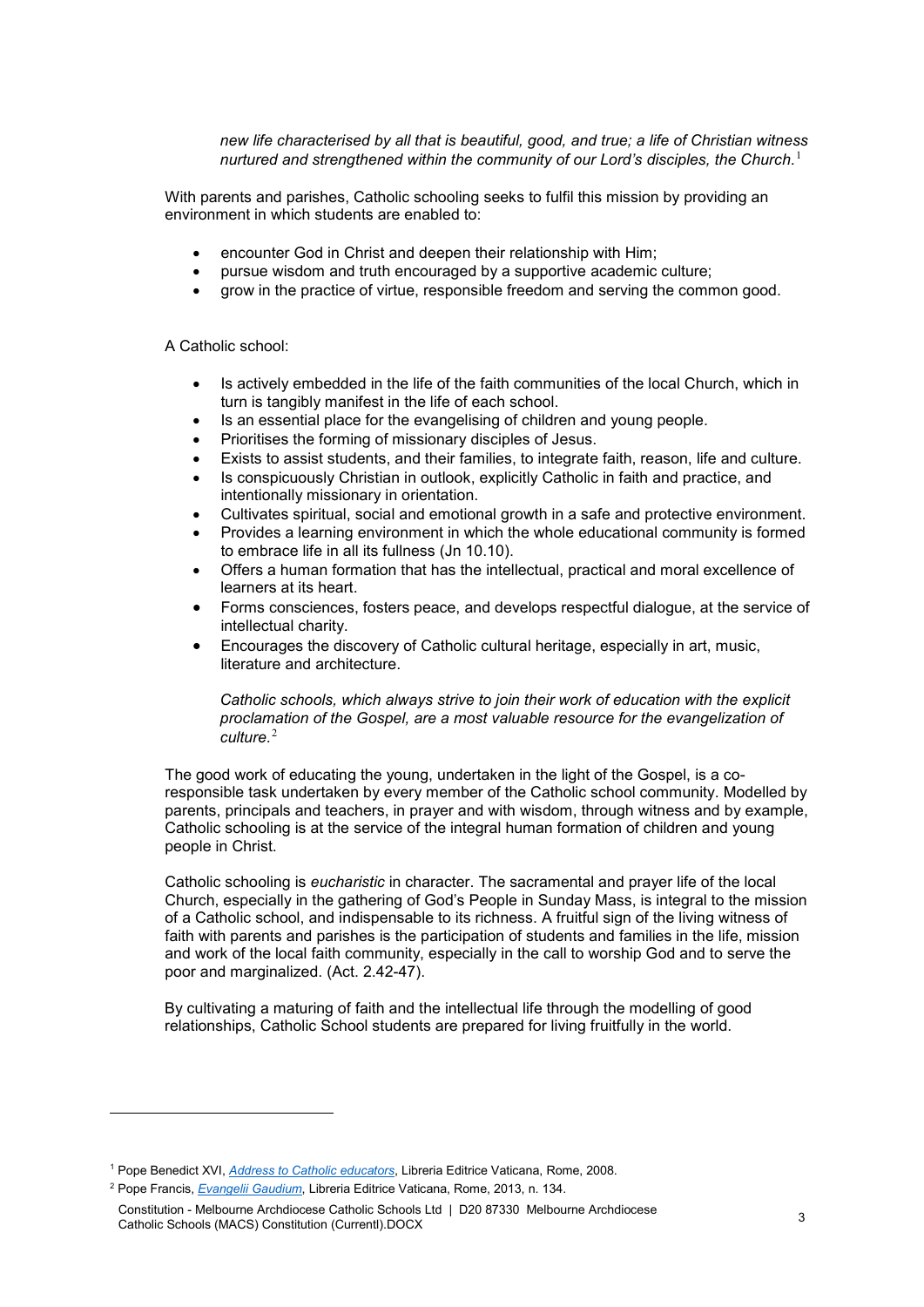#### <span id="page-4-0"></span>**3.3 Objects**

- (a) The objects for which the Company is established are to advance education and religion through an effective pursuit of Catholic education by ownership and operation of MACS Catholic Schools including without limitation any preschool, out of school hours program, boarding facilities and provision of other services that are related or ancillary to the operation of MACS Catholic Schools, and any other services that are consistent with or conducive to such pursuits.
- (b) These objects must be realised always in accordance with the beliefs, traditions, practices and canonical decrees of the Church and Church Laws, as determined by the Archbishop.
- (c) In pursuing its objects, the Company may undertake any activities that are conducive to the attainment of its objects or the exercise of its powers. It will be consistent with the Company's objects to provide services, advice and support to other organisations operating within the auspices of the Church that similarly have responsibility for advancing or supporting Catholic education whether through governance and operation of Catholic Schools or otherwise by providing support services to Catholic Schools.

#### **3.4 Powers under the Corporations Act**

The Company has the powers set out in the Corporations Act but only to do all things that are necessary, convenient or incidental to carry out the objects set out in clause [3.3.](#page-4-0)

## **4. Membership**

#### <span id="page-4-2"></span>**4.1 Sole Member**

The Archbishop is the sole member of the Company.

#### <span id="page-4-1"></span>**4.2 Direction of Member**

The Member may direct the Board by notice in writing (**Direction**) to:

- (a) adopt, implement or act upon the objectives, priorities, strategies and policies for the Company referred to in the Direction; and
- (b) consider and report to the Member, in a form and within such reasonable time period stipulated in the Direction, the achievement by the Company and Directors (as the case may be) of the objectives set out in the Direction,

and the Directors must comply with any such Direction.

#### **4.3 Exercise of Member's rights and powers**

- (a) The Member must exercise any of the rights or powers which are required or reserved under this Constitution or by law to be exercised by the Member, in accordance with the process and requirements of Church Laws.
- (b) The rights and privileges of the Member are personal to the Member and are not transferrable.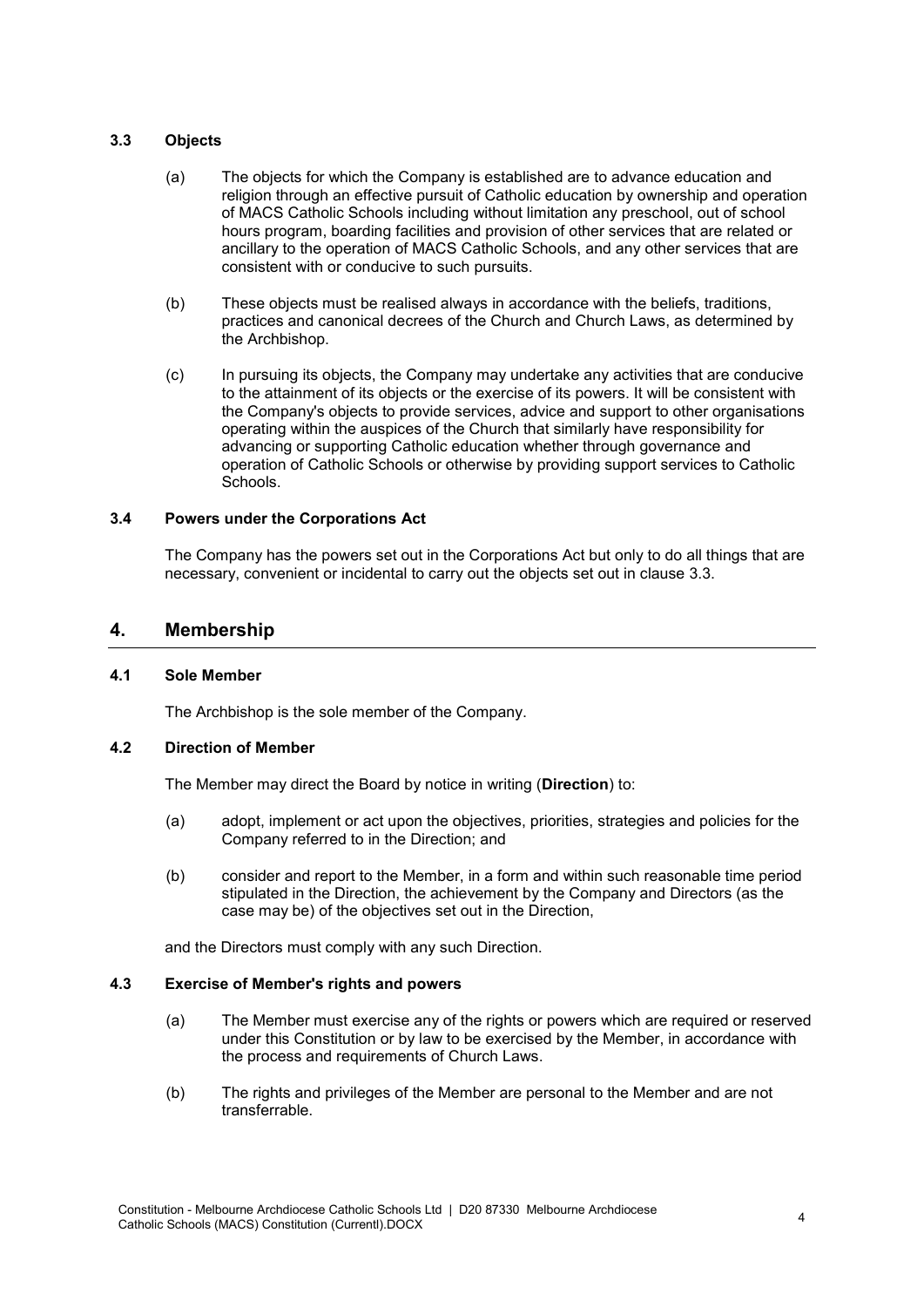# **5. Limited Liability**

#### **5.1 Member's Liability**

The liability of the Member is limited.

#### **5.2 Member's Contributions**

If the Company is wound up the Member undertakes to contribute to the property of the Company for:

- (a) the payment of the debts and liabilities of the Company, contracted before the Member ceased to be a Member; and
- (b) the expenses of winding up the Company,

such amount as may be required, not exceeding \$20.00.

# **6. Income and Property of Company**

# <span id="page-5-0"></span>**6.1 Application of income and property**

- (a) The income and property of the Company will only be applied towards the promotion of the Objects.
- (b) No portion of the income or property will be paid or transferred directly or indirectly to the Member.

#### **6.2 Payment of company expenses**

Nothing in clause [6.1](#page-5-0) prevents the payment in good faith of reasonable and proper:

- (a) subject to clause [6.3,](#page-5-1) Remuneration to any of the officers or servants of the Company or to the Member in return for any services actually rendered by them to the Company in the ordinary and usual course of business; or
- (b) interest on money borrowed from the Member for any of the purposes of the Company (provided the interest rate does not exceed the current bank overdraft rates or interest for moneys lent).

#### <span id="page-5-2"></span><span id="page-5-1"></span>**6.3 Payments to Directors**

- (a) The Company may make the following payments to a Director:
	- (i) Remuneration to Directors in an amount determined by the Member from time to time; or
	- (ii) for the reimbursement of out-of-pocket expenses incurred on reasonable commercial terms in carrying out the duties of a director where the amount does not exceed an amount previously approved by a resolution of the Directors; or
	- (iii) for any service rendered to the Company in a professional or technical capacity, where the terms of service are on reasonable commercial terms and have been previously approved by a resolution of the Directors; or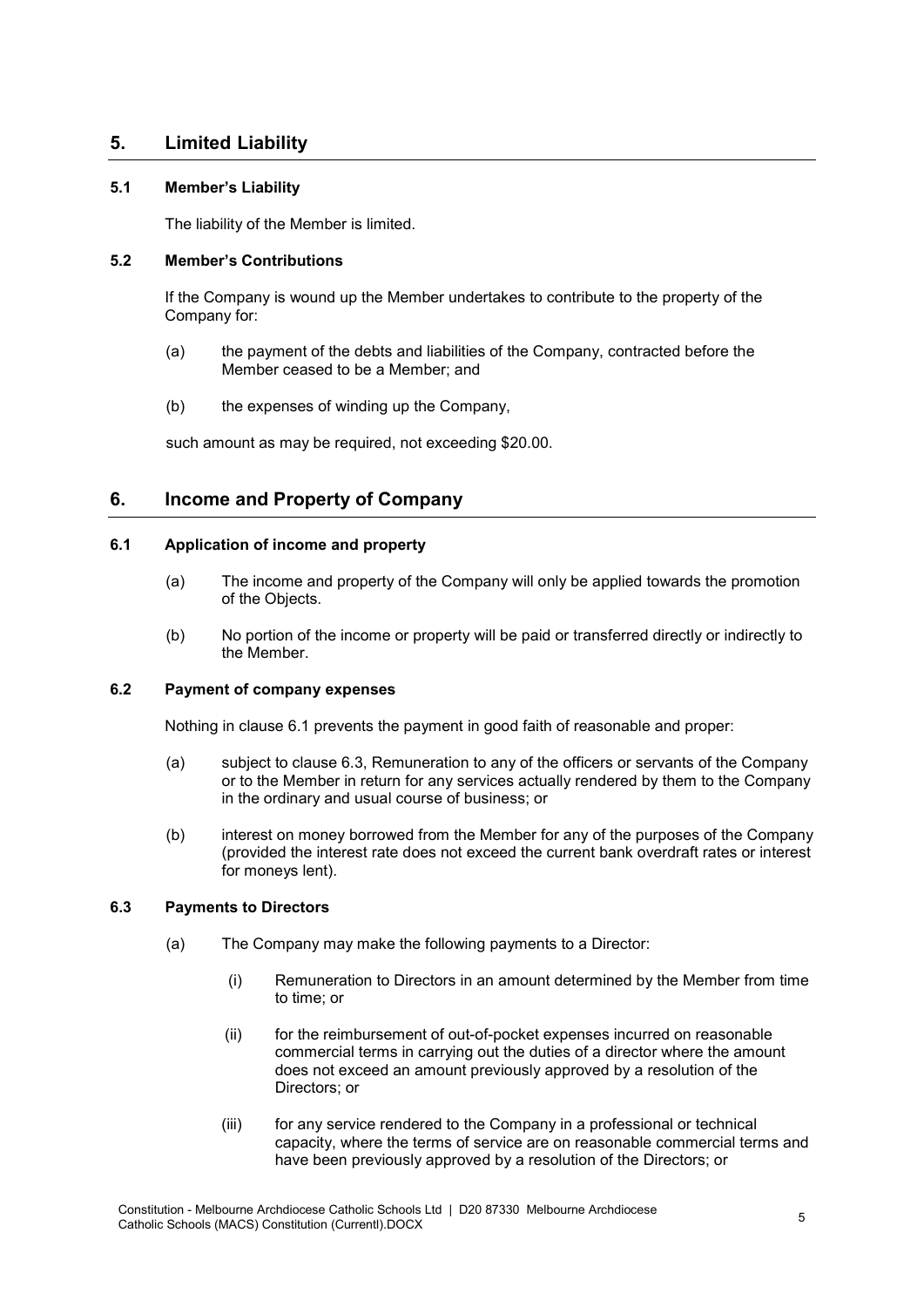- (iv) relating to an indemnity in favour of the Director or a contract of insurance, as provided for in clause [19.](#page-14-0)
- (b) The Member shall have a discretion to determine the Remuneration of Directors to be paid by the Company, provided that the Company shall not pay Remuneration for acting as a Director of the Company under clause [6.3\(a\)\(i\)](#page-5-2) to any Director who is also a full time employee of the Archdiocese or is a member of the clergy of the Church.

#### **6.4 No employment for Directors**

The Company must not enter into any employment relationship with any of the Directors, and an employee of the Company shall not be eligible to be a Director.

#### **6.5 Application of Grants**

Subject to clause [6.1,](#page-5-0) the allocation, distribution, expenditure or appropriation of Grants (including any interest accrued in respect of Grants) must be made in accordance with the terms and conditions that may attach to them and in accordance with any policies and procedures specified in legislation, program guidelines and other conditions issued or prescribed or otherwise imposed by the relevant Government Agency or by its Minister, as applicable.

#### **6.6 Operation of schools**

Where the Company is functioning in its capacity as an operator of a MACS Catholic School, all of the Company's assets (in so far as they relate to that MACS Catholic School) or income (in so far as it arises from the operation of that MACS Catholic School, including revenue derived from the Commonwealth or a State Government specifically for the operation of that MACS Catholic School) must not be used in any way which results in the MACS Catholic School ceasing to operate on a not-for-profit basis for the purposes of any applicable State or Commonwealth legislation concerning school registration, government funding, charity registration, tax exemptions and concessions or any other matter relevant to the operation of the Company.

# **7. Board of Directors**

#### <span id="page-6-2"></span>**7.1 Board of Directors**

Subject to the Corporations Act and this Constitution, particularly the requirements set out in Schedule 1, the business of the Company is to be managed by or under the direction of the Directors. The Directors may exercise all powers of the Company that are not required by the law or this Constitution (including those matters described at Schedule 1 or Schedule 2) to be exercised by the Member.

#### <span id="page-6-1"></span>**7.2 Appointment of Directors**

- <span id="page-6-0"></span>(a) The Board of Directors shall comprise a maximum of twelve (12) Directors appointed by the Member by notice in writing to the Secretary, including a Director who shall be a Delegate of the Archbishop.
- (b) The Delegate of the Archbishop is appointed to represent the interests of the Archbishop on the Board.
- <span id="page-6-3"></span>(c) The Member may from time to time increase or reduce the number of Directors, provided that the minimum number must always be three (3).
- <span id="page-6-4"></span>(d) The Member may at any time by written notice to the Secretary remove any Director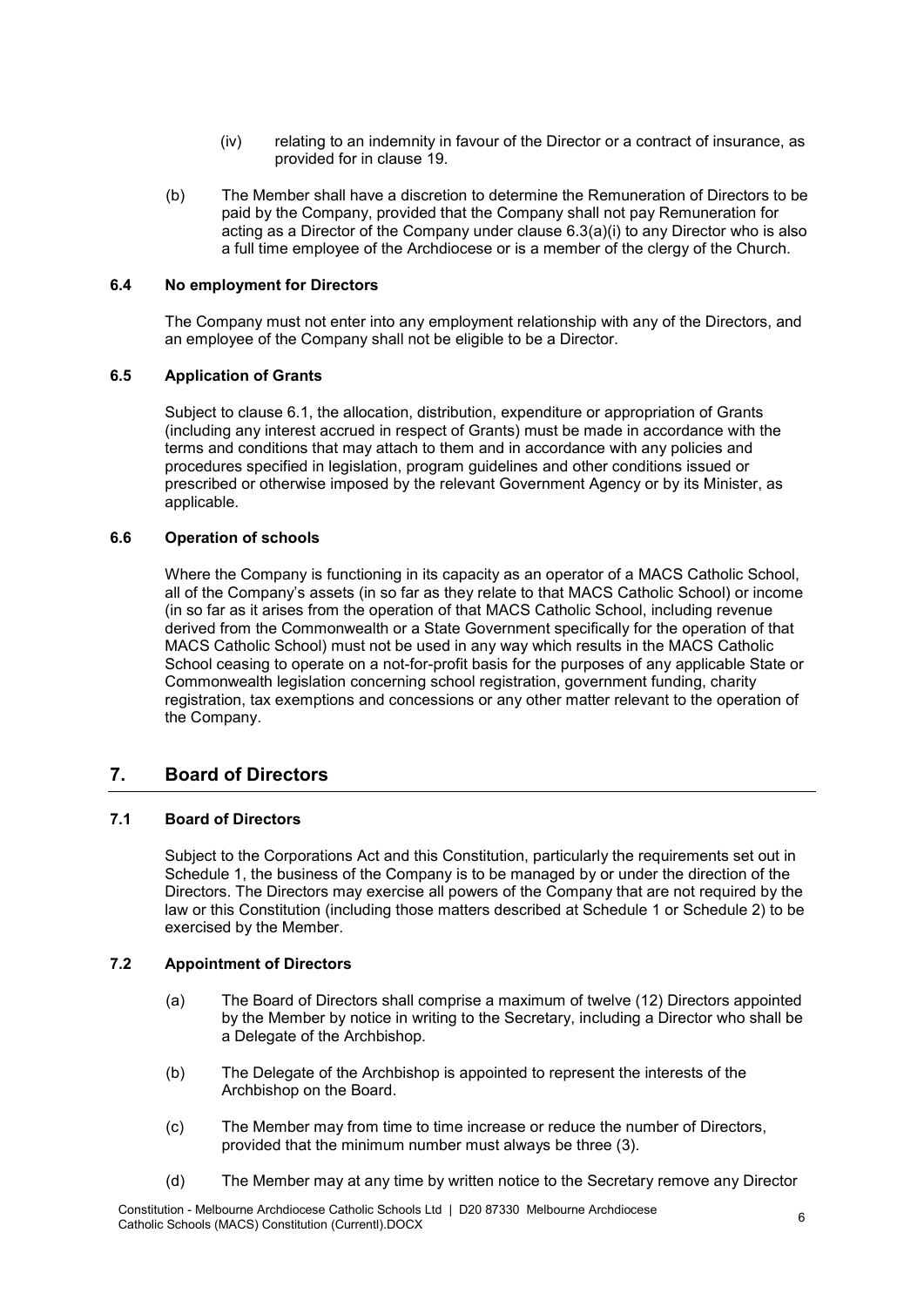appointed under clause [7.2\(a\)](#page-6-0) from office.

#### **7.3 Considerations when appointing Directors**

In appointing Directors under clause [7.2\(a\),](#page-6-0) the Member:

- (a) may take into account any recommendations by the Board; and
- (b) will have regard to the skills and experience of the Directors in any discipline, profession or field of knowledge which may be beneficial to the Company;
- (c) will ensure that at all times the Board has one (1) Director who is a member of the clergy of the Church with an appointment in the Archdiocese; and
- (d) will require each appointee to the office of Director to accept the mission of the Church for Catholic education in the Archdiocese as articulated from time to time by the Member.

#### **7.4 Term**

- (a) Each Director will hold office for a term of up to three (3) years as determined by the Member when appointing the Director, after which that Director must retire from office.
- (b) A retiring Director shall be eligible for re-appointment for further terms of up to three (3) years as determined by the Member, subject to a maximum tenure of 9 consecutive years in office unless otherwise determined by the Member.

#### **7.5 Vacation of Office**

In addition to the circumstances in which the office of Director becomes vacant by virtue of the Corporations Act or other provisions of this Constitution, the office of Director is vacated automatically if the Director:

- (a) becomes mentally incapable or the Director's estate is liable to be dealt with in any way under the law relating to mental health;
- <span id="page-7-0"></span>(b) is absent from more than three (3) consecutive meetings of Directors without the prior leave of the Board or fails to respond to three (3) consecutive requests for a circulatory resolution in accordance with clause [8.6](#page-9-0) to be passed without a meeting of the Directors, unless the Board determines otherwise with the prior approval of the Member.
- (c) gives a notice of resignation in writing to the Secretary;
- (d) has been:
	- (i) disqualified from being a Responsible Entity of a Registered Entity during the preceding 12 months; or
	- (ii) suspended or removed as a Responsible Entity of a Registered Entity,

under the ACNC Act; or

(e) ceases to be a fit and proper person for the purposes of the ETR Act.

#### **7.6 Less than minimum number of Directors**

The continuing Directors may act despite any vacancy in their body. If the number falls below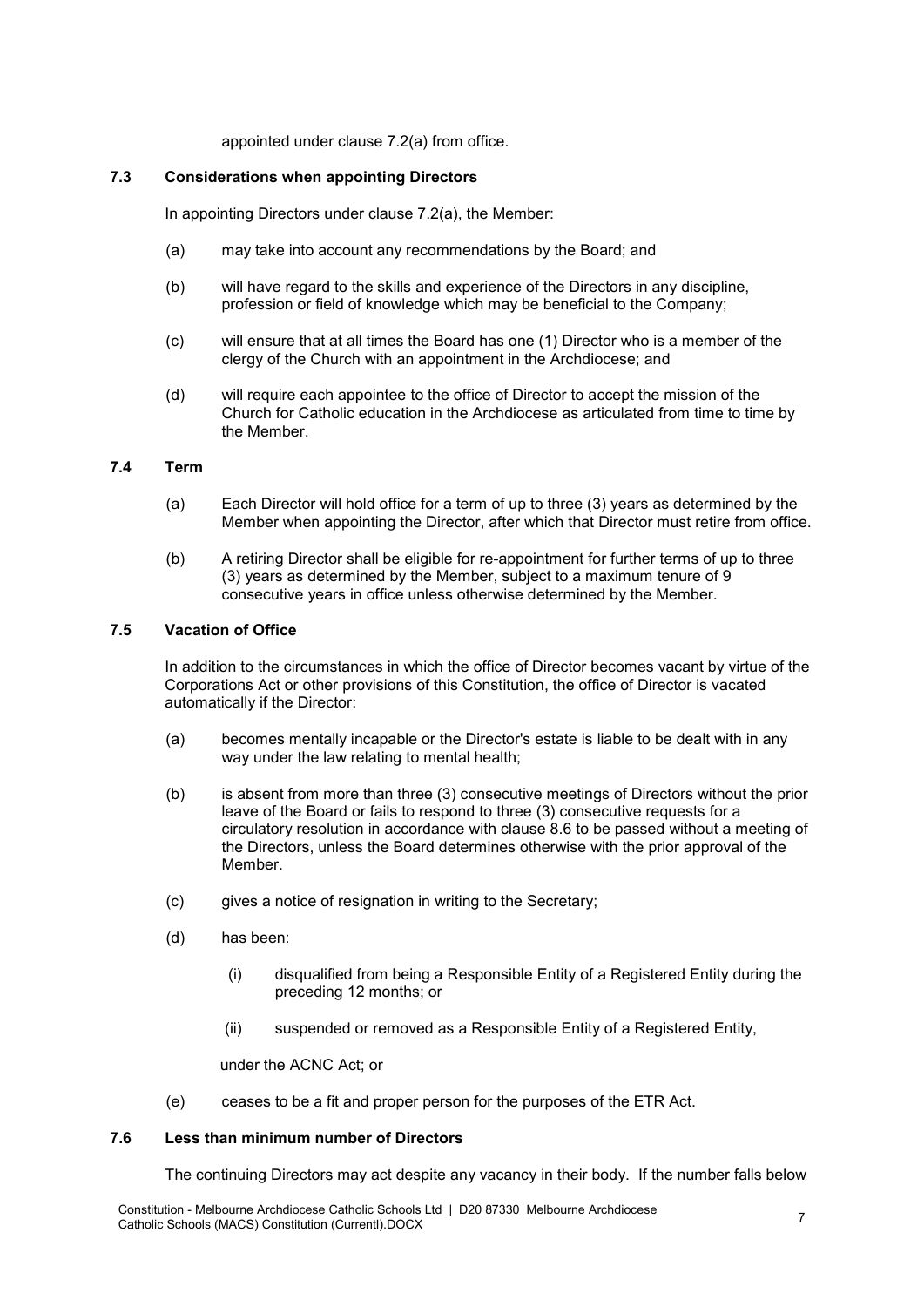the minimum number fixed in accordance with this Constitution, the Directors may act only to ask the Member to fill a vacancy on the Board.

# **8. Board of Directors' meetings**

#### **8.1 Board of Directors' meetings**

The Board may meet together for the dispatch of business and adjourn and otherwise regulate its meetings as it thinks fit.

#### **8.2 Quorum**

A quorum of the Board comprises a majority of the Directors eligible to vote. The quorum must be present at all times during the meeting.

#### **8.3 Voting**

All resolutions of the Directors must be passed by a majority vote of all Directors entitled to vote on the resolution. The Chair of the Board shall have a casting vote in addition to any vote they have in their capacity as a Director.

#### <span id="page-8-1"></span><span id="page-8-0"></span>**8.4 Chair and Deputy Chair of the Board**

- (a) The Member shall appoint from among the Directors the Chair and Deputy Chair of the Board, from time to time, and shall determine the period for which such persons are to hold office as Chair and Deputy Chair of the Board, respectively.
- (b) The Chair of the Board shall preside at Directors' meetings.
- (c) Where a meeting of the Board is held and the Chair of the Board is absent or not present within fifteen (15) minutes after the time appointed for the holding of the meeting or is unwilling to act:
	- (i) the Deputy Chair of the Board shall preside at the meeting; and
	- (ii) if the Deputy Chair of the Board is absent or not present within ten (10) minutes after the time appointed for the holding of the meeting or is unwilling to act, the Directors present shall elect one of their number to be the chair of that meeting.

#### **8.5 Vacancy of Chair**

- (a) The office of the Chair and/or the Deputy Chair of the Board shall become and be vacant:
	- (i) if the Chair and/or Deputy Chair of the Board ceases to be a Director;
	- (ii) by the written resignation of the Chair and/or the Deputy Chair of the Board from the office; or
	- (iii) by written notice of removal given by the Member after consultation with the Directors.
- <span id="page-8-2"></span>(b) Where the office of the Chair and/or the Deputy Chair of the Board becomes vacant, a new Chair or Deputy Chair of the Board (as applicable) will be appointed in accordance with clause [8.4.](#page-8-0)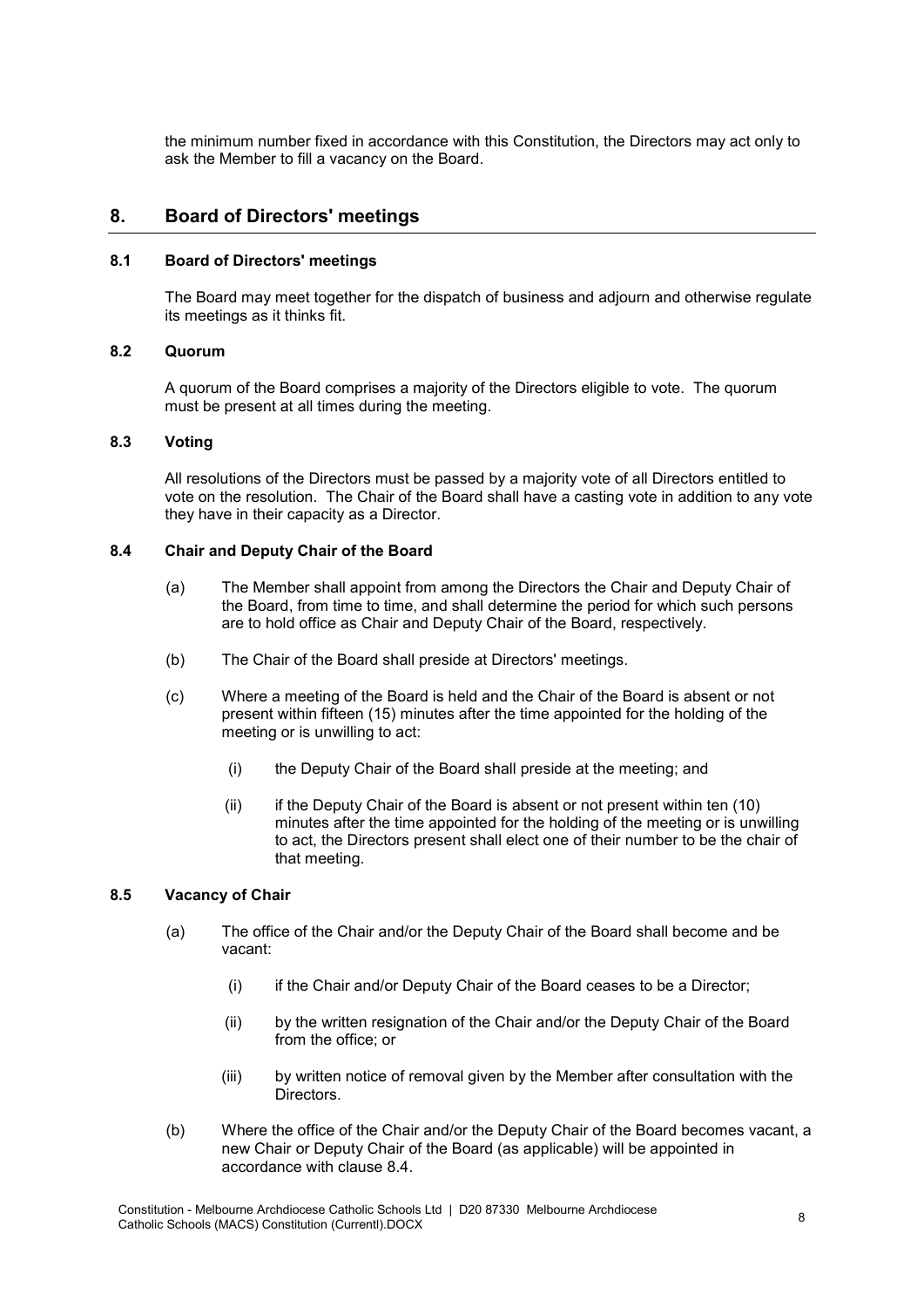#### <span id="page-9-1"></span><span id="page-9-0"></span>**8.6 Circular Resolution of Directors**

- (a) If all Directors have provided consent in writing that they are in favour of a resolution of the Directors which has been circulated to the Directors, a resolution in those terms is treated as having been passed at a meeting of the Directors held on the day on which the written consent was provided. If the Directors provide written consent on different days, then a resolution is treated as having been passed on the day on which written consent was provided by the last Director. A resolution is not treated as passed on that day if the circular resolution, by its terms, is said to take effect from another specified date.
- (b) For the purposes of clause [8.6\(a\):](#page-9-1)
	- (i) 2 or more separate documents containing the written consent of the Directors that they are in favour of a resolution of the Directors are together treated as constituting one document; and
	- (ii) the document or document referred to in this clause [8.6](#page-9-0) are treated as constituting a minute of that meeting and must be entered in books kept for that purpose.

## <span id="page-9-2"></span>**8.7 Provision of documents to Member**

The Board of Directors must provide to the Member the agenda, meeting papers and minutes in respect of each Board of Directors' meeting within fourteen (14) days following the relevant meeting.

# <span id="page-9-3"></span>**9. Approval of Member**

- (a) If the Delegate of the Archbishop is of the opinion that any matter presented for decision by the Board on any matter is of such nature that it touches upon the Roman Catholic religion or upon the purposes, policies or practices of the Company based on that religion, or is otherwise contrary to Church Laws or the welfare or interest of the Church, the Delegate of the Archbishop may give to the Board of Directors or the Chair oral notice of such opinion at any time but not later than the second day after a decision by the Board was made, and thereupon for a period of ten days after the date of the Board's decision all action on that decision shall be stayed.
- (b) If during the period of ten days, the Delegate of the Archbishop gives written notice to that effect to the Chair or, in his/her absence from Australia, to any Director, then either the decision shall not take effect at all, or its taking of effect shall be postponed either for a limited period or indefinitely according to the terms of the written notice. In providing the notice, the Delegate of the Archbishop will act in accordance with the directions of the Member.

# <span id="page-9-4"></span>**10. Observers**

- (a) The Board may permit the attendance of any person at any Board meeting where, in the opinion of the Directors, such person may be able to assist the Board regarding any matter before it.
- (b) The Member is entitled to receive notice of each Directors' meeting at the time the Directors are notified of the meeting and is entitled to attend the meeting, but does not have a right to vote.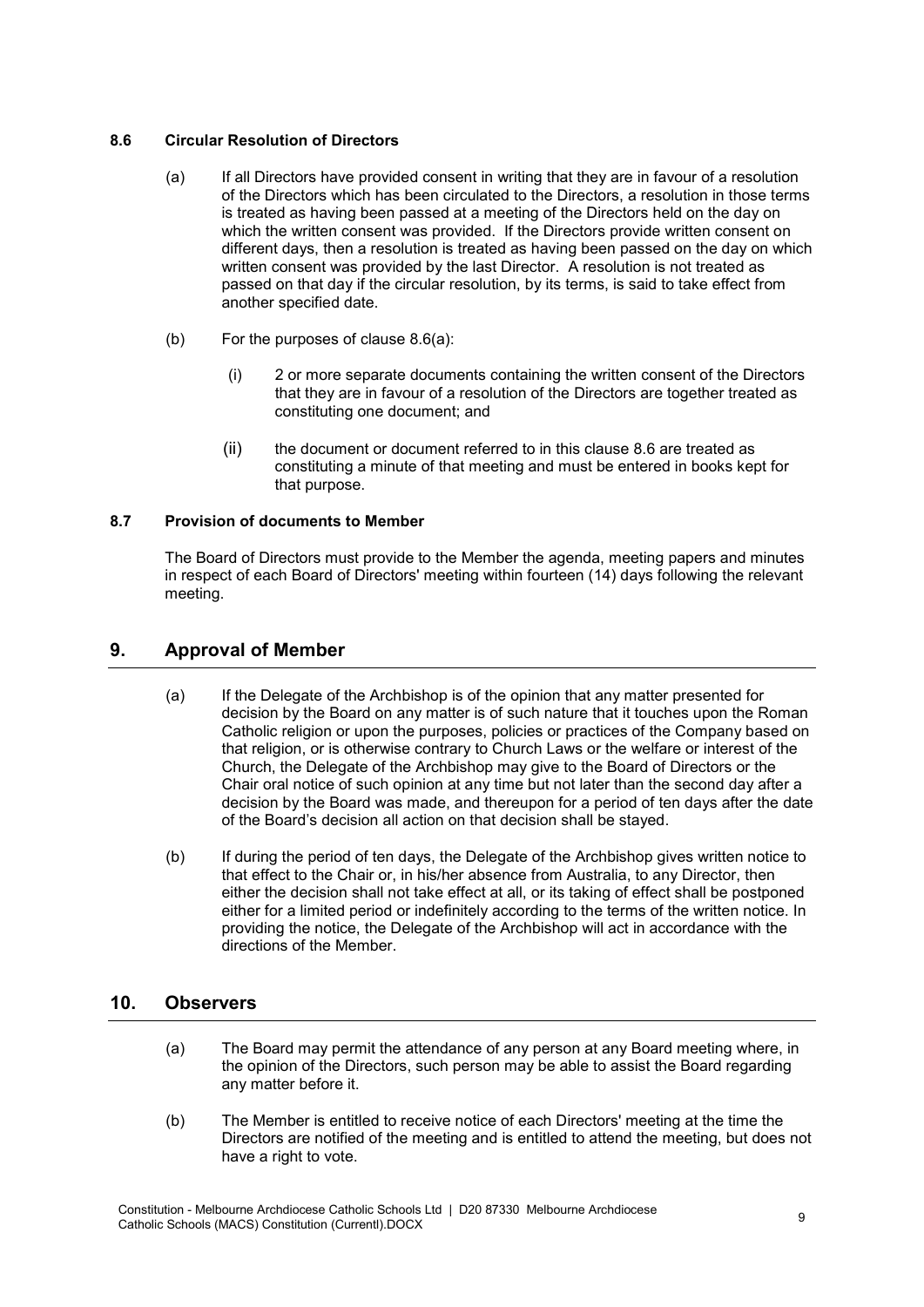(c) The Member may authorise the attendance at any Directors' meeting of any person who, in the opinion of the Member may be able to assist the Board regarding any matter before it

# <span id="page-10-1"></span>**11. Secretary**

- (a) The Board shall appoint a Secretary of the Company for a term and on conditions determined by them.
- (b) The Secretary of the Company is entitled to attend and be heard on any matter at all Board of Directors' and general meetings.
- (c) The office of the Secretary shall become and be vacant:
	- (i) by the written resignation of the Secretary from the office; or
	- (ii) by written notice of removal given by the Board.

# <span id="page-10-0"></span>**12. Committees**

#### **12.1 Establishment of committees**

The Board of Directors may constitute and appoint such committees (consisting of at least one Director) as it thinks fit, with responsibilities in areas relevant to the Company from time to time, which may include:

- (a) Supporting and safeguarding Catholic mission;
- (b) Child safety;
- (c) Education policy and curriculum;
- (d) Finance, audit, risk and compliance;
- (e) Property and facilities;
- (f) Information technology;
- (g) Community relations and engagement; and
- (h) Governance and nominations.

#### **12.2 Delegation to committee**

The Board of Directors may delegate any of their powers (other than this power of delegation) to such committees as it thinks fit. The Board may at any time revoke, withdraw, alter or vary all or any of such powers. No delegation will prevent the exercise of any power by the Board.

#### **12.3 Committee powers**

Any committee so formed must, in the exercise of the powers so delegated, or functions entrusted, conform to any directions that may at any time be imposed by the Board. Any power exercised by a committee in that way will be deemed to have been exercised by the Board.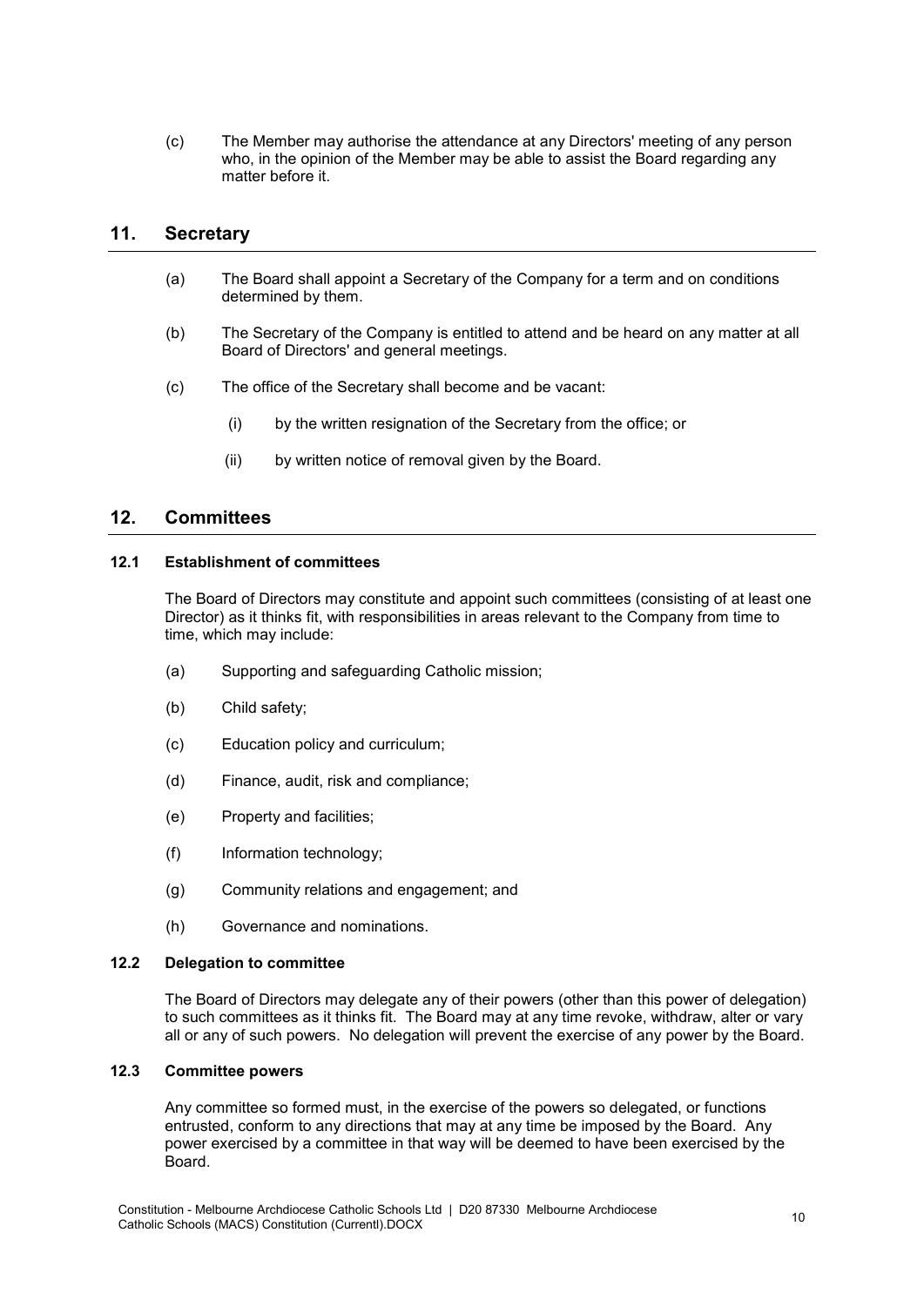#### **12.4 Terms of reference**

Subject to this Constitution, each committee will have terms of reference specified by the Board of Directors.

# <span id="page-11-0"></span>**13. Policies**

#### **13.1 Power of the Board to make Policies**

Subject to and consistent with this Constitution, the Board may from time to time make Policies for or with respect to all matters relating to the organisation, management and good governance of the Company, including MACS Catholic Schools.

#### **13.2 Variation of Policies**

The Board may, by resolution, repeal, revoke, alter, amend or otherwise modify a Policy or part of a Policy.

#### **13.3 Consistency with mission of Church**

The power of the Board to make any Policy under this clause [13,](#page-11-0) is subject to the Board ensuring that at all times any such Policy is consistent with the beliefs, traditions, practices and canonical decrees of the Church or any Direction issued from time to time by the Member in accordance with clause [4.2](#page-4-1) of this Constitution.

# <span id="page-11-1"></span>**14. Executive Director**

#### **14.1 Executive Director**

The Executive Director, subject to the directions of the Board, is responsible to the Board for the leadership, stewardship and management of the Company and the education, care and welfare of its students.

#### <span id="page-11-2"></span>**14.2 Appointment**

The Board shall have the power to appoint or reappoint a person to the office of Executive Director on such terms, conditions and remuneration as the Board determines, subject to the prior approval of the Member. The Board shall have the power to suspend or remove the Executive Director from office, subject to the prior approval of the Member.

#### **14.3 Delegations to the Executive Director**

- (a) The Board may from time to time delegate to the Executive Director such of the powers exercisable under this Constitution by the Board as it sees fit (including the powers of delegation), and may confer such powers for such objects and purposes, and upon such terms and conditions, and with such restrictions, as the Board thinks expedient, but not to the exclusion of, or in substitution for, all or any of the powers of the Board. The Board may at any time or times alter, revoke, withdraw or vary all or any of such delegations.
- (b) The Executive Director is delegated the responsibility for the employment of all staff of the Company.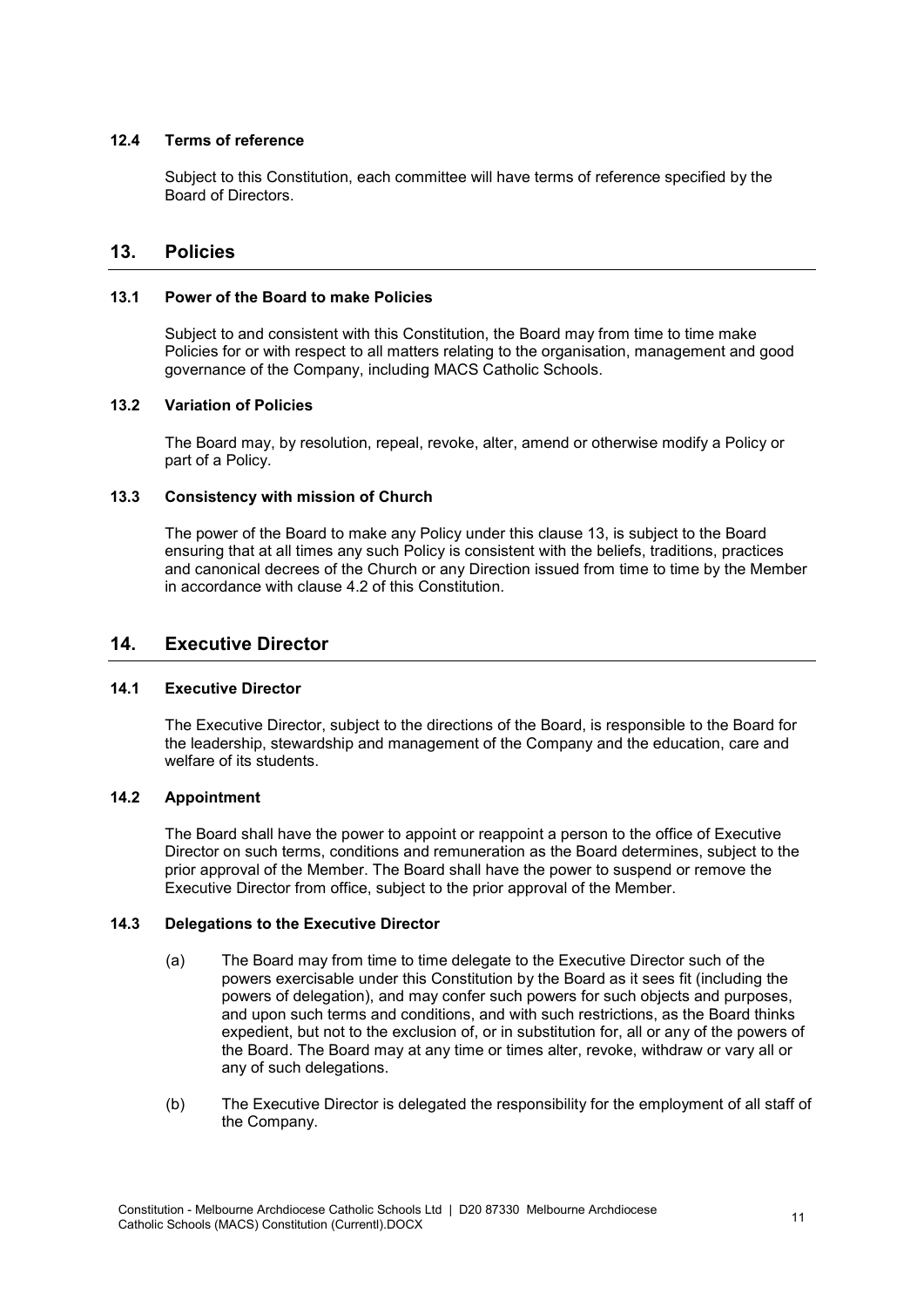#### **14.4 Directors' meetings**

- (a) The Executive Director shall receive notice of and attend all Directors' meetings except where otherwise requested by the Board.
- (b) For the avoidance of doubt:
	- (i) the Executive Director may speak, but not vote, at Directors' meetings;
	- (ii) the Executive Director is not to be counted towards quorum at Directors' meetings; and
	- (iii) the Executive Director shall not be eligible to be a Director.

#### <span id="page-12-1"></span>**14.5 Acting Executive Director**

If the Executive Director is for any reason unable to fulfil the function of Executive Director for a period of more than 2 months, the Board may appoint an Acting Executive Director with the approval of the Member. The Acting Executive Director whilst acting in that position has all the powers and is subject to all the constraints as if the Acting Executive Director were the Executive Director. The Board shall have the power to re-appoint, suspend or remove the Acting Executive Director from office, subject to the prior approval of the Member. For the avoidance of doubt, the Executive Director may appoint an Acting Executive Director in his or her place for any period of absence for less than 2 months.

## <span id="page-12-0"></span>**15. Disputes**

#### **15.1 Responsibility for disputes**

The Member is responsible for resolving the following disputes and complaints in accordance with this clause [15:](#page-12-0)

- (a) disputes and complaints between Directors or between Director(s) and the Executive Director which are referred to the Member by the Board or the Executive Director or that the Member otherwise becomes aware of;
- (b) any dispute about the nature of the practices of religious worship and instruction at a MACS Catholic School and whether such practices are in accordance with the doctrine, rites and practices of the law of the Church; and
- (c) any other dispute that the Member, due to holding the office of Archbishop of the Archdiocese, is responsible for managing.

#### **15.2 Determination of Disputes**

- (a) The Member may, without the need to give any reasons:
	- (i) dismiss a Dispute;
	- (ii) investigate or otherwise deal with a Dispute in such manner as the Member determines; and/or
	- (iii) make such other decision with respect to a Dispute as the Member so determines.
- (b) The Member's determination of a Dispute is final.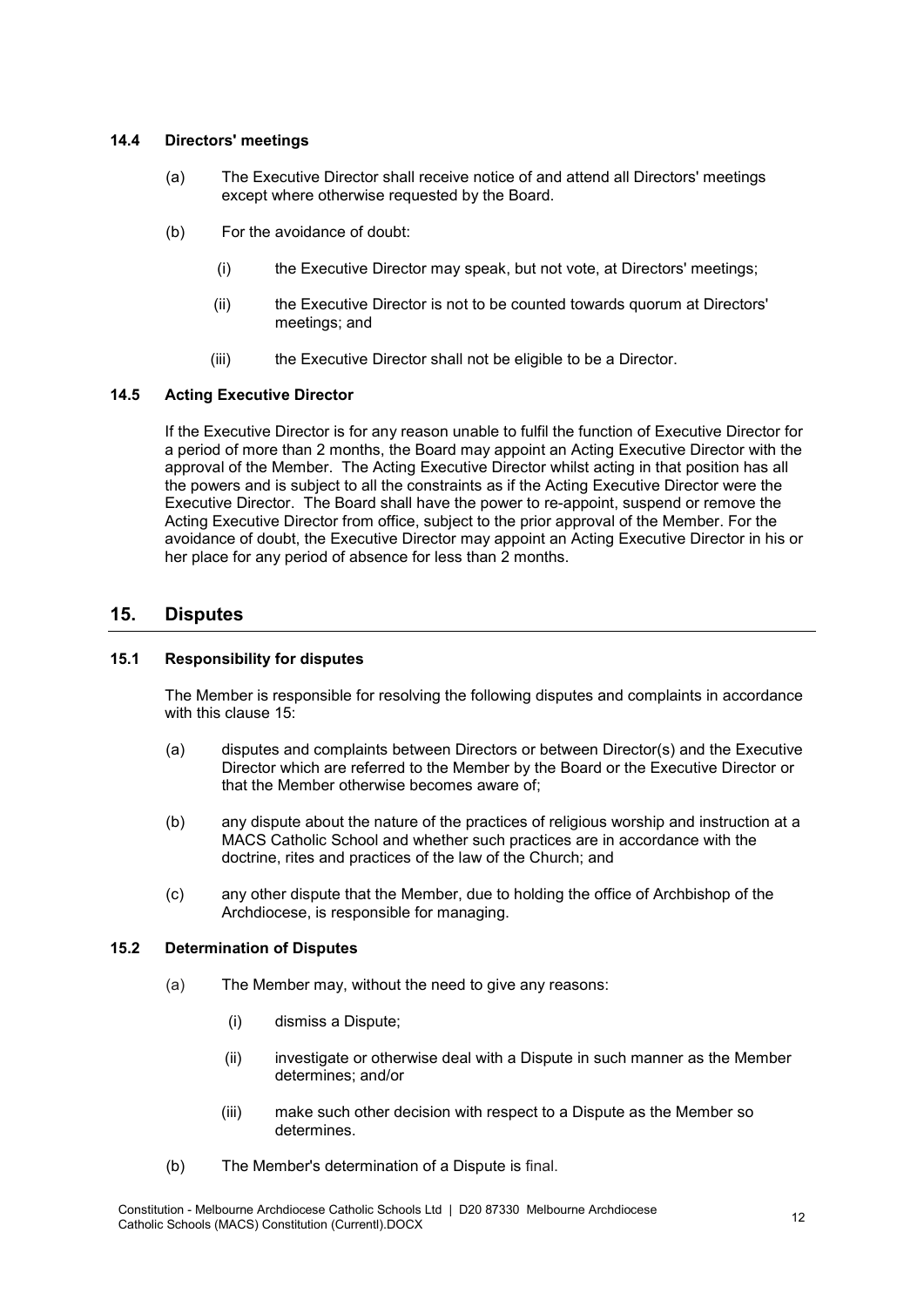#### **16. Accounts**

#### **16.1 Preparation of accounts**

- (a) The Board must cause the Company to prepare financial accounts in accordance with the law.
- (b) The Board must cause the Company to prepare a financial report, a Directors' report and any other reports that comply with the ACNC Act and any other relevant legislation.

#### **16.2 Auditing of financial report**

The Board must cause the Company's financial report for each financial year to be audited by the Auditor and obtain an auditor's report in accordance with any requirements of the ACNC Act and any other relevant legislation. Audited financial reports provided to the Member are conclusive.

#### <span id="page-13-0"></span>**16.3 Inspection of books**

- (a) The Member may inspect the books of the Company at its request.
- <span id="page-13-1"></span>(b) The following persons may at any reasonable time access and inspect any financial record of the Company:
	- (i) any nominee of the Member authorised in writing by it, subject to the terms of such authorisation;
	- (ii) the Auditor; and
	- (iii) any Director.

# **17. Audit**

#### **17.1 Appointment of Auditor**

- (a) A properly qualified Auditor or Auditors shall be appointed and his/her or their duties regulated in accordance with the Corporations Act and the ACNC Act.
- (b) The remuneration of the Auditor may be determined by the Directors at a Directors' meeting.

# **17.2 Removal of Auditor**

Subject to the requirements of the Corporations Act and the ACNC Act, the Company may remove an Auditor by resolution of the Member.

# **18. Distribution of surplus**

#### **18.1 Distribution of surplus on School closure**

If any surplus remains following the closure of any MACS Catholic School operated by the Company, the surplus will not be paid to or distributed to the Member but will be distributed as follows: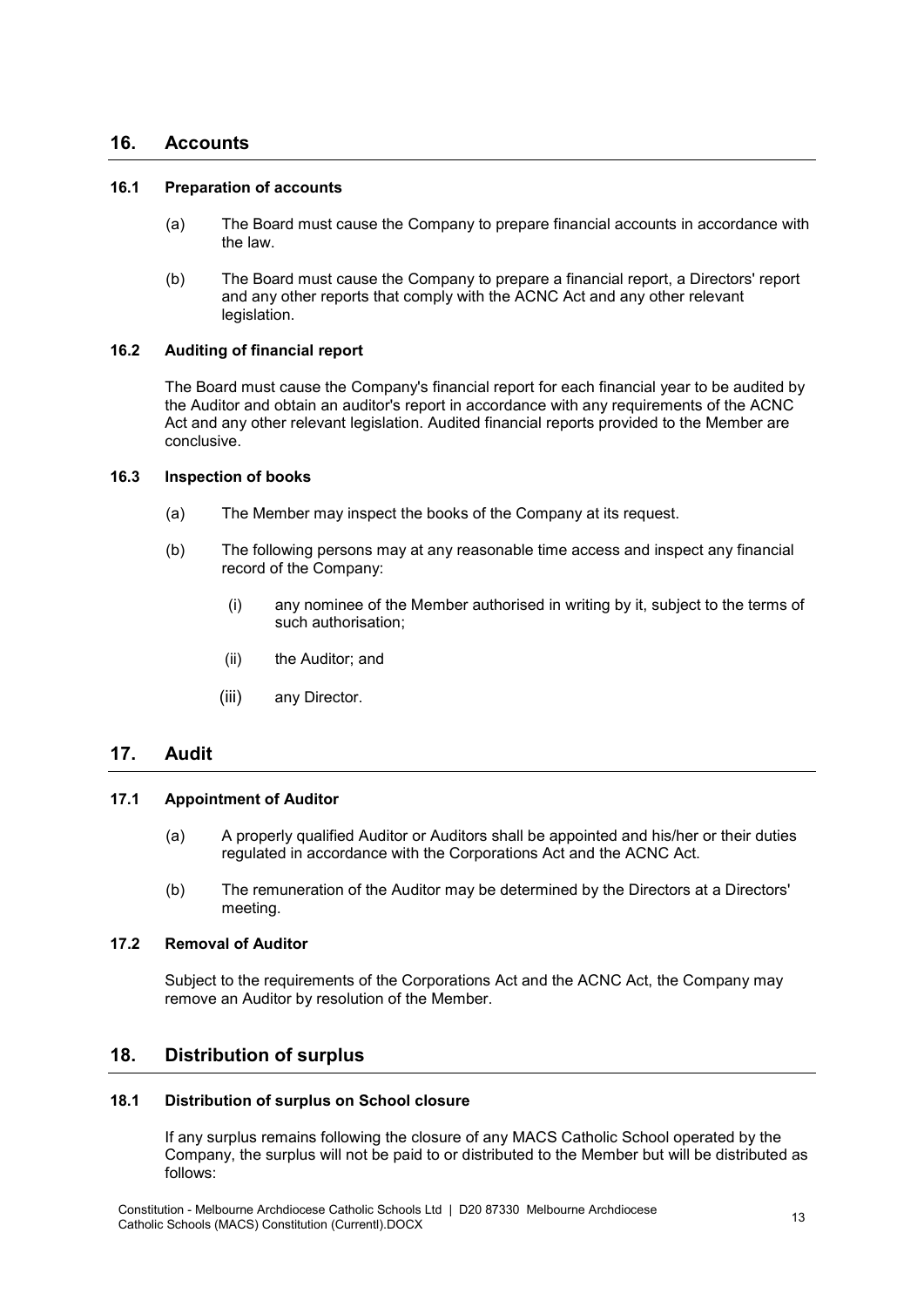- (a) where the surplus comprises of Grants (including any interest accrued in respect of Grants), such surplus is to be given, transferred or otherwise applied in accordance with the conditions attaching to the Grant; and
- (b) in any other case, the surplus must only be used by the Company in the operation of other MACS Catholic Schools.

#### <span id="page-14-1"></span>**18.2 Distribution of surplus on winding up**

If any surplus remains following the winding up of the Company, the surplus will not be paid to or distributed to the Member but will be distributed as follows:

- (a) where the surplus comprises of Grants (including any interest accrued in respect of Grants), such surplus is to be given, transferred or otherwise applied in accordance with the conditions attaching to the Grant; and
- (b) in any other case, the surplus must be given or transferred in accordance with Church Laws to a charitable institution, body, entity or organisation in Australia with similar purposes to the Company and whose governing documents prohibit the distribution of its income and property among its members to an extent at least as great as is imposed on the Company under this clause [18.2,](#page-14-1)

such institution, body, entity or organisation to be determined by the Member at or before the winding up and in default, by application to the Supreme Court of Victoria for determination.

# <span id="page-14-0"></span>**19. Indemnity**

#### <span id="page-14-2"></span>**19.1 Indemnity for liability**

To the extent permitted by law and subject to the restrictions in section 199A of the Corporations Act, the Company indemnifies every person who is or has been an officer of the Company against:

- (a) any liability (other than for legal costs) incurred by that person as such an Officer of the Company;
- (b) reasonable legal costs incurred in defending an action for a liability incurred by that person as such an Officer of the Company; or
- (c) in connection with or arising from any inquiry or investigation by an Authority or External Administrator involving that person as an Officer of the Company.

#### **19.2 Indemnity in respect of premiums**

To the extent permitted by law and subject to the restrictions in section 199B of the Corporations Act, the Company may at any time pay premiums in respect of a contract insuring a person (whether with others or not) who is an officer of a related body corporate. The liability insured against may not include that which the Corporations Act prohibits. Any such premium in relation to a Director is in addition to, and not regarded as part of, any remuneration approved by the Member under this Constitution.

#### **19.3 GST**

The amount of any indemnity payable under clause [19.1](#page-14-2) will include an additional amount (**GST amount**) equal to any GST payable by the officer being indemnified (**Indemnified Officer**) in connection with the indemnity (less the amount of input tax credit claimable by the Indemnified Officer in connection with the indemnity). Payment of any indemnity which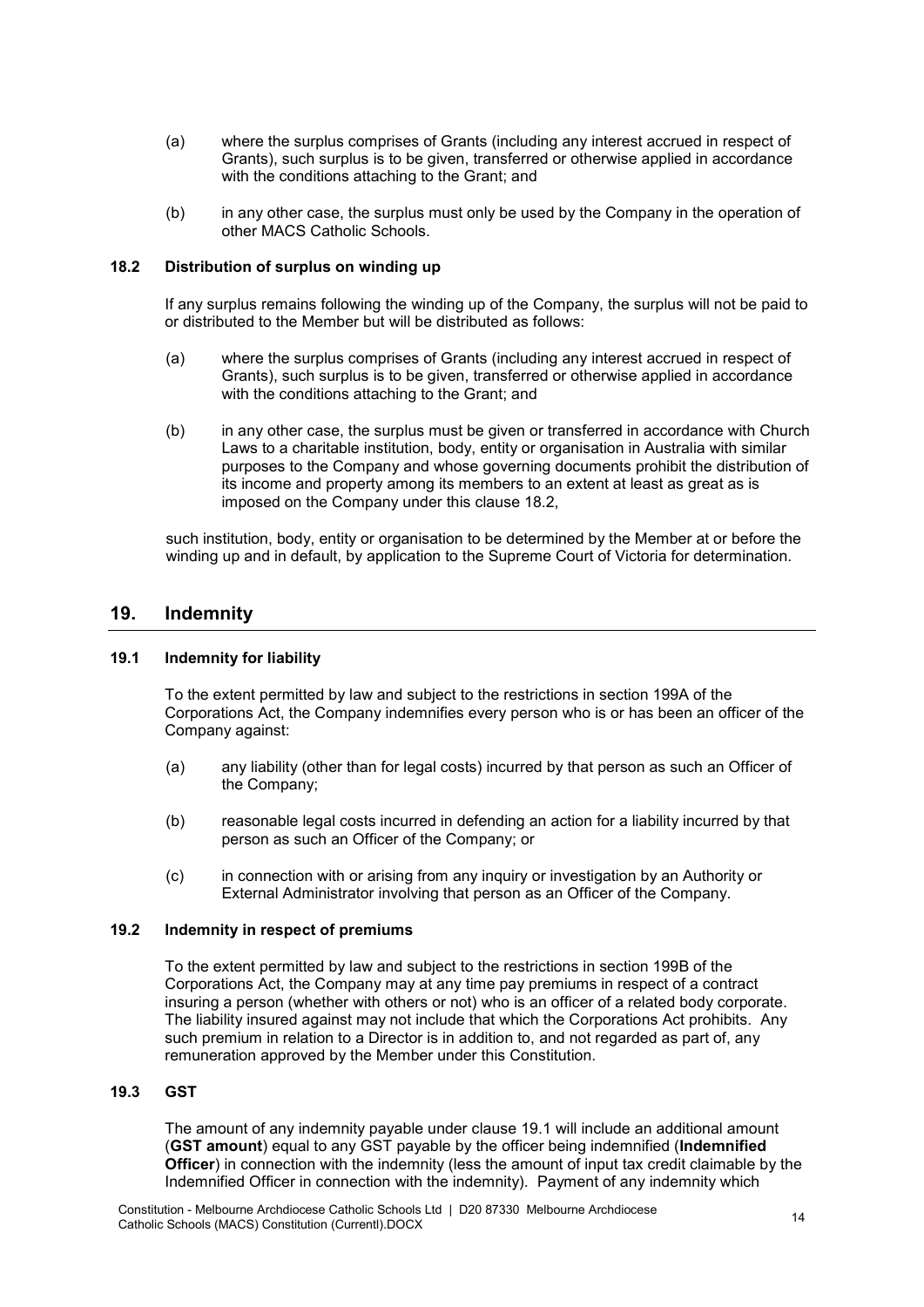includes a GST Amount is conditional upon the Indemnified Officer providing the Company with a GST tax invoice for the GST amount.

#### **19.4 Interpretation**

For the purposes of this clause [19](#page-14-0) "Officer" means:

- (a) a Director;
- (b) a member of a Committee;
- (c) a Secretary; and
- (d) an executive officer of the Company as defined by the Corporations Act.

# <span id="page-15-1"></span>**20. Amendment**

- (a) Subject to clause [20\(b\),](#page-15-0) any amendments to this Constitution must be approved by the Member.
- <span id="page-15-0"></span>(b) No amendment may be made to this Constitution which would render the Company ineligible for registration as a charity with the ACNC, or cease to meet the requirements for registration as the proprietor of schools with the VRQA under the ETR Act.

# **21. Interpretation**

#### **21.1 Definitions**

In this Constitution unless the contrary intention appears:

**ACNC** means the Australian Charities and Not-for-profits Commission or its successor.

**ACNC Act** means the *Australian Charities and Not-for-profits Commission Act 2012* (Cth) as modified or amended from time to time and includes any regulations made under that Act and any exemption or modification to that Act applying to the Company.

**Acting Executive Director** means the person appointed to serve in this role in accordance with clause [14.5.](#page-12-1)

**Archbishop** means the present Archbishop of the Archdiocese while remaining such Archbishop and his successor for the time being as such Archbishop or otherwise the person for the time being exercising Episcopal jurisdiction in the Roman Catholic Church over the faithful of the Archdiocese.

**Archdiocese** means the Catholic Archdiocese of Melbourne, being the district in the State of Victoria over which as regards the faithful, the Archbishop exercises Episcopal jurisdiction.

**Auditor** means the person appointed for the time being as auditor of the Company.

#### **Authority** means:

- (a) a Royal Commission, Board of Inquiry, Parliamentary Committee or similar body;
- (b) the Australian Securities & Investments Commission, the Australian Competition and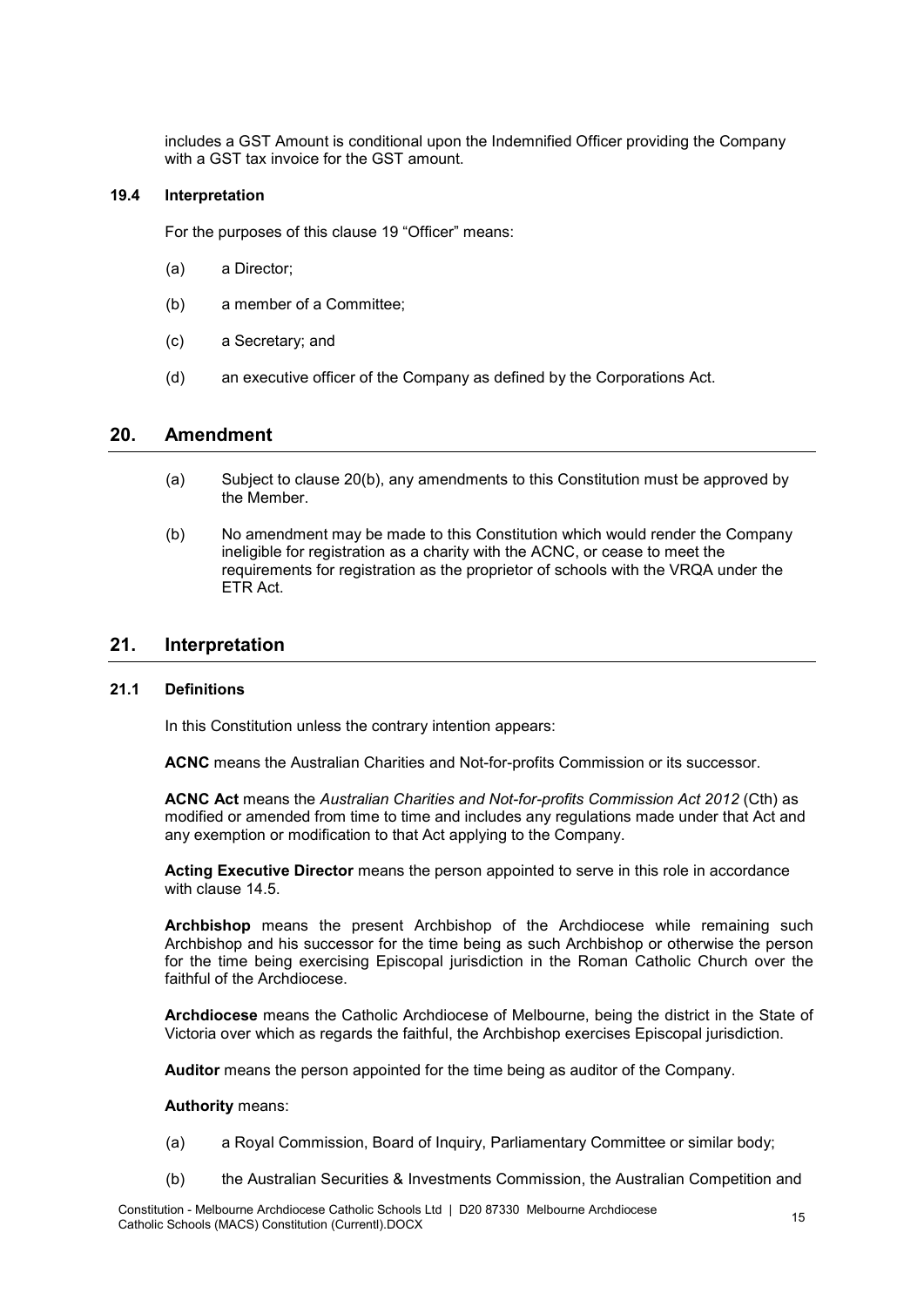Consumer Commission, ACNC and any other regulatory authority;

- (c) a department of any Australian government or of any other jurisdiction;
- (d) a public authority;
- (e) an instrumentality, agent or appointee of the Crown in right of the Commonwealth, in right of a State or in right of a Territory or the equivalent of any of them in any other jurisdiction;
- (f) any other body exercising statutory or prerogative power;
- (g) a government, a governmental, semi-governmental or judicial person, authority, body or entity;
- (h) a statutory corporation; or
- (i) a person, authority, body or entity (whether autonomous or not) who is charged with the administration of law.

**Board** means the board of Directors, being the board of directors of the Company.

**Catholic School** means a primary or secondary school which is understood as Catholic pursuant to the Code of Canon Law (canon 803 §1).

**Church** means the Roman Catholic Church.

**Church Laws** means the universal laws of the Church and the Code of Canon Law, including the norms and conventions of the Archdiocese.

**Code of Canon Law** means the Code of Canon Law promulgated by Pope John Paul II on 25 January 1983 or its successor and any other universal or particular legislation promulgated by the competent ecclesiastical authority.

**Committee** means a committee established in accordance with clause [12.](#page-10-0)

**Company** means Melbourne Archdiocese Catholic Schools Ltd ACN 643 442 371.

**Constitution** means the constitution of the Company as amended from time to time.

**Controller** has the meaning given by the Corporations Act.

**Corporations Act** means the *Corporations Act 2001 (Cth)* as modified or amended from time to time and includes any regulations made under that Act and any exemption or modification to that Act applying to the Company.

**Delegate of the Archbishop** means a Director appointed pursuant to clause [7.2\(a\)](#page-6-1) to represent the interests of the Archbishop on the Board.

**Directors** means all or some of the Directors acting as the Board.

**Dispute** means a dispute of the type described in clause [15.](#page-12-0)

**ETR Act** means the *Education and Training Reform Act 2006 (Vic)* as modified or amended from time to time and includes any regulations made under that Act, specifically the *Education and Training Reform Regulations 2017 (Vic)* and any exemption or modification to that Act applying to the Company.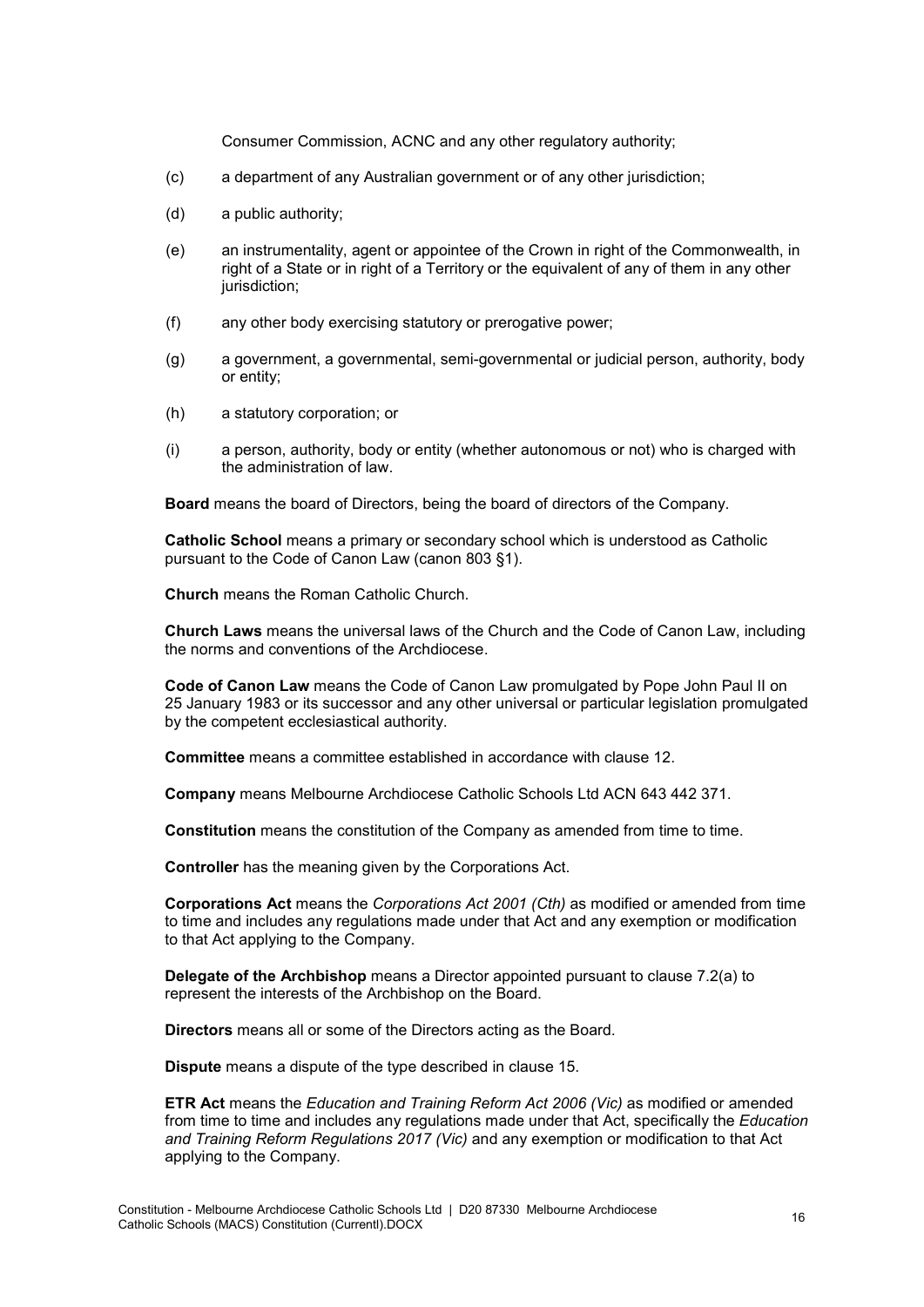**Executive Director** means the person appointed to serve as the chief executive officer of the Company in accordance with clause [14.](#page-11-1)

**External Administrator** means a liquidator, provisional liquidator, Controller or an administrator.

**Government Agency** means any government or governmental, semi-governmental or administrative department, entity, agency, authority, commission, corporation or body (including those constituted or formed under any statute) where the department, entity, agency, authority, commission, corporation or body is subject to the control or direction of the Commonwealth of Australia or a State or Territory of Australia.

**Grant** means a financial assistance arrangement or contribution, whether as capital or otherwise, provided by a State, the Commonwealth, a Government Agency, a private corporation or others, for a specific purpose and period, either by a progress payment or lump sum.

**GST** has the meaning given to that term in the *A New Tax System (Goods and Services Tax)*  Act 1999 as modified or amended from time to time;

**MACS Catholic School** means a Catholic School conducted, operated and maintained by the Company in accordance with its Objects.

**Member** means the sole member of the Company pursuant to clause [4.1.](#page-4-2)

**Objects** means the objects of the Company described in clause [3.](#page-2-0)

**Parish Priest** means a person who has been validly and duly ordained to priesthood in accordance with Church Laws and on the appointment of the Archbishop has, or has had, responsibility for the pastoral care and clerical jurisdiction of a Catholic parish located in the Archdiocese.

**Policies** means the policies of the Company made under clause [13.](#page-11-0)

**Registered Entity** has the meaning given in the ACNC Act.

**Remuneration** includes, without limitation, salaries, wages, commissions, fees, rewards, allowances or bonuses.

**Replaceable Rules** means the provisions of the Corporations Act that apply as replaceable rules, being those listed in the table in section 141 of the Corporations Act.

**Responsible Entity** has the meaning given in the ACNC Act.

**Secretary** means any person appointed by the Board under clause [11](#page-10-1) to perform any of the duties of a secretary of the Company and if there are joint secretaries, any one or more of those joint secretaries.

**VRQA** means the Victorian Registration and Qualifications Authority or its successor, being the Government Agency responsible for the registration and regulation of schools in Victoria.

#### **21.2 Interpretation**

(a) In this Constitution, except where the context otherwise requires, an expression in a clause of this Constitution has the same meaning as in the Corporations Act. Where the expression has more than one meaning in the Corporations Act and a provision of the Corporations Act deals with the same matter as a clause of this Constitution, that expression has the same meaning as in that provision.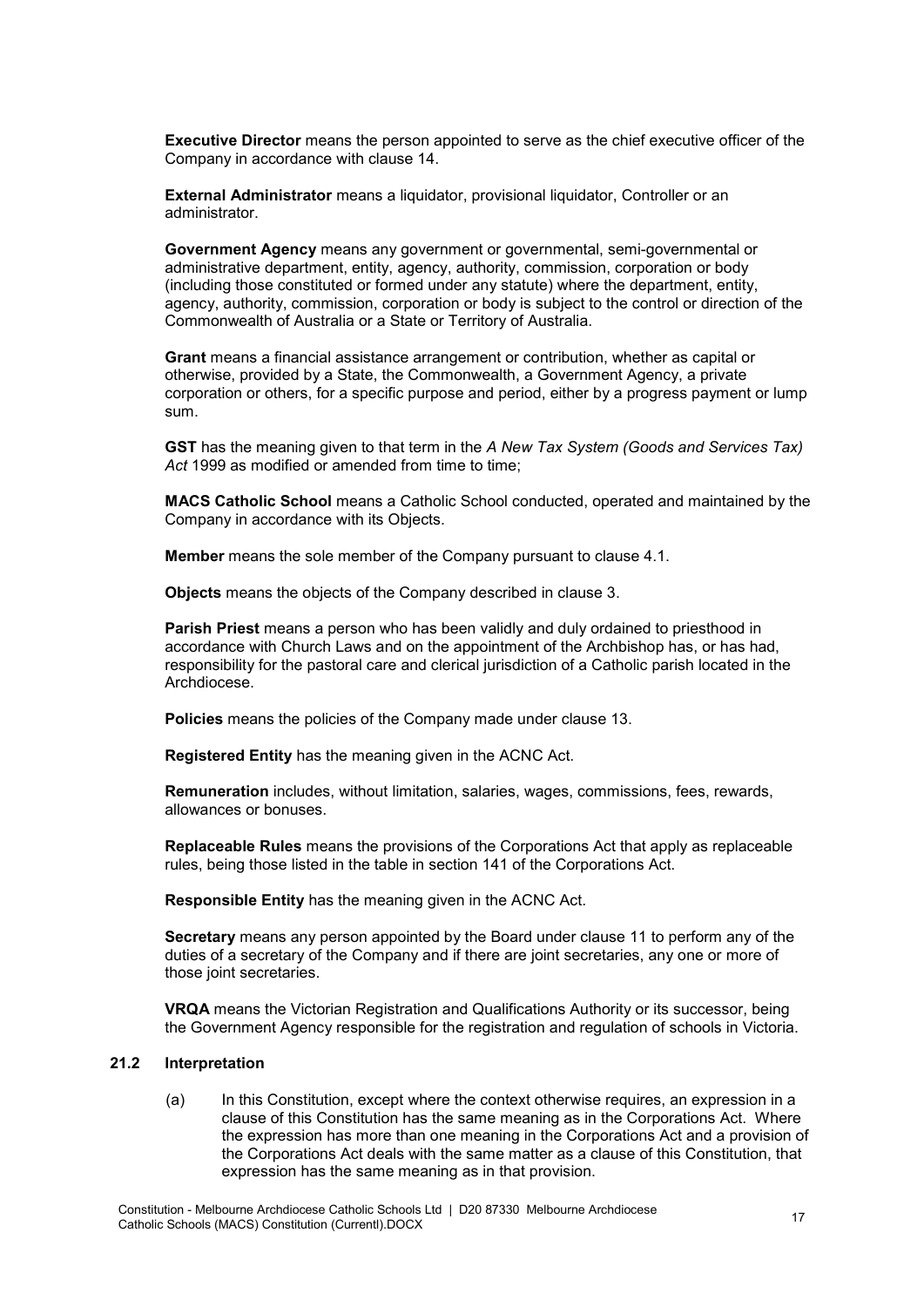- (b) In this Constitution, except where the context otherwise requires:
	- (i) the singular includes the plural and vice versa, and a gender includes other genders;
	- (ii) another grammatical form of a defined word or expression has a corresponding meaning;
	- (iii) a reference to a clause, paragraph, schedule or annexure is to a clause or paragraph of, or schedule or annexure to, this Constitution, and a reference to this Constitution includes any schedule or annexure;
	- (iv) a reference to a document or instrument includes the document or instrument as novated, altered, supplemented or replaced from time to time;
	- (v) a reference to A\$, \$A, dollar or \$ is to Australian currency; and
	- (vi) the meaning of general words is not limited by specific examples introduced by including, for example or similar expression.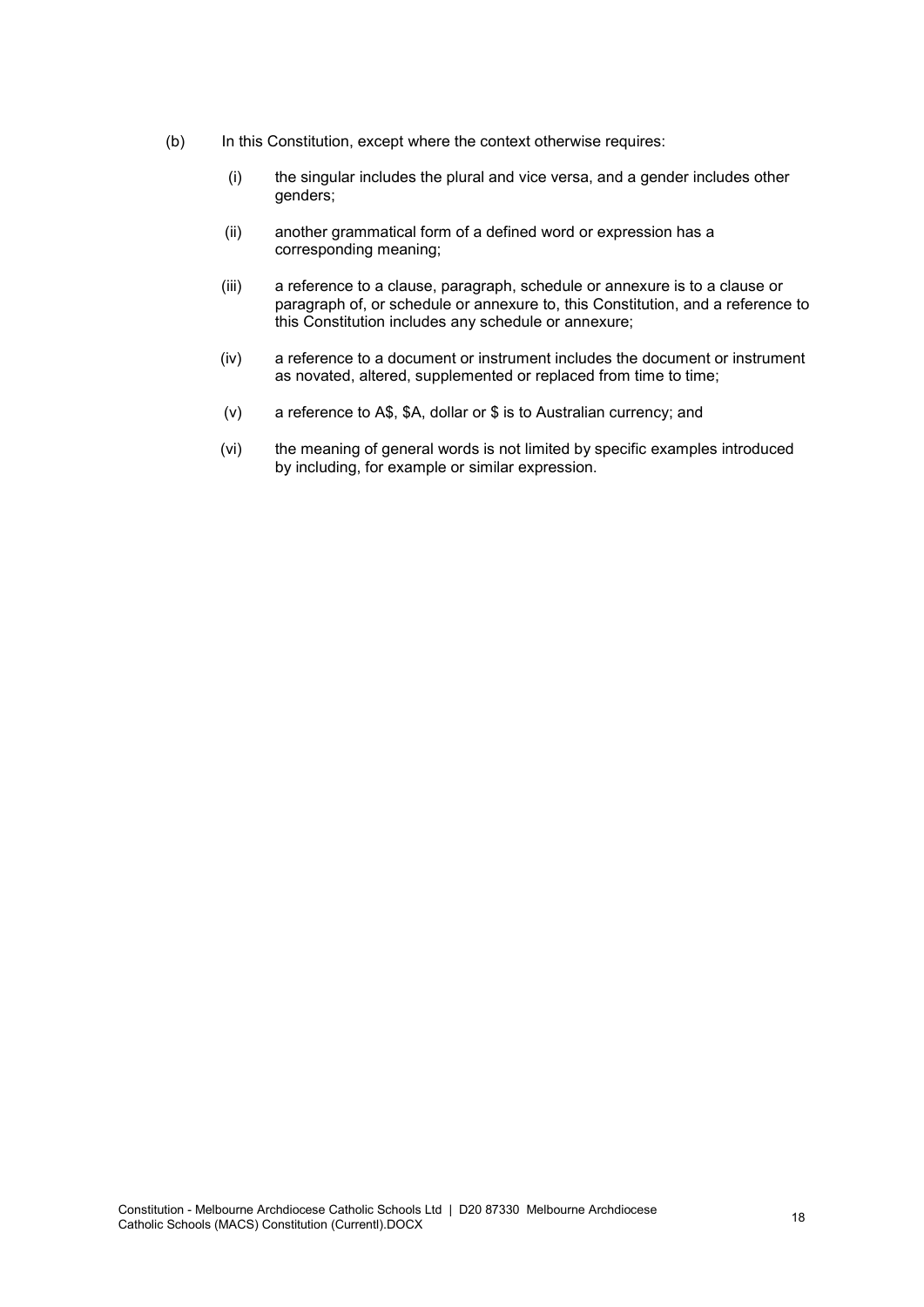# **Schedule 1 Decisions of Directors subject to approval of Member**

|                | <b>Matter</b>                                                                                                                                          | <b>Clause</b> | <b>Description/requirement</b>                                                                                                                                                                                                                                                                                                                                             |
|----------------|--------------------------------------------------------------------------------------------------------------------------------------------------------|---------------|----------------------------------------------------------------------------------------------------------------------------------------------------------------------------------------------------------------------------------------------------------------------------------------------------------------------------------------------------------------------------|
| 1              | Confirming a Director's position                                                                                                                       | 7.5(b)        | The Directors must not confirm a Director's position<br>under clause 7.5(b) without the prior written<br>approval of the Member.                                                                                                                                                                                                                                           |
| $\overline{2}$ | Appointing, re-appointing and removing<br>the Executive Director                                                                                       | 14            | The Directors must ensure that the Company does<br>not employ (or otherwise appoint or reappoint),<br>suspend or terminate the Executive Director without<br>the prior written approval of the Member.                                                                                                                                                                     |
| 3              | Appointing, re-appointing and removing<br>an Acting Executive Director                                                                                 | 14            | The Directors must ensure that the Company does<br>not employ (or otherwise appoint) re-appoint,<br>suspend or terminate an Acting Executive Director<br>without the prior written approval of the Member.                                                                                                                                                                 |
| 4              | Delegations and financial limits<br>Direction by Member                                                                                                | 7.1           | The Directors must not, and must ensure that the<br>Company does not, operate outside the authorised<br>delegations and financial limits provided by the<br>Member (and as amended from time to time) and<br>outside or inconsistent with any Direction provided<br>by the Member from time to time under clause 4.2,<br>without the prior written approval of the Member. |
| 5              | Establish any subsidiary or other new<br>entity, joint venture or other corporate<br>affiliation                                                       | 7.1           | The Directors must not, and must ensure that the<br>Company does not, establish any subsidiary or<br>other new entity, joint venture or other corporate<br>affiliation without the prior written approval of the<br>Member.                                                                                                                                                |
| 6              | Open a new school, close an existing<br>school, or cease to conduct any major<br>service, program or work provided or<br>performed by the Company      | 7.1           | The Directors must ensure that the Company does<br>not open a new school, close an existing school or<br>cease to conduct any major service, program or<br>work provided or performed by the Company<br>without the prior written approval of the Member.                                                                                                                  |
| $\overline{7}$ | Revoke or jeopardise revocation of the<br>Company's status as a registered charity<br>or the registration of the Company as a<br>proprietor of schools | 7.1           | The Directors must not, and must ensure that the<br>Company does not, revoke or jeopardise revocation<br>of its status as a charity registered with the ACNC,<br>or its status as a proprietor of registered schools<br>with VRQA, without the prior written approval of the<br>Member.                                                                                    |